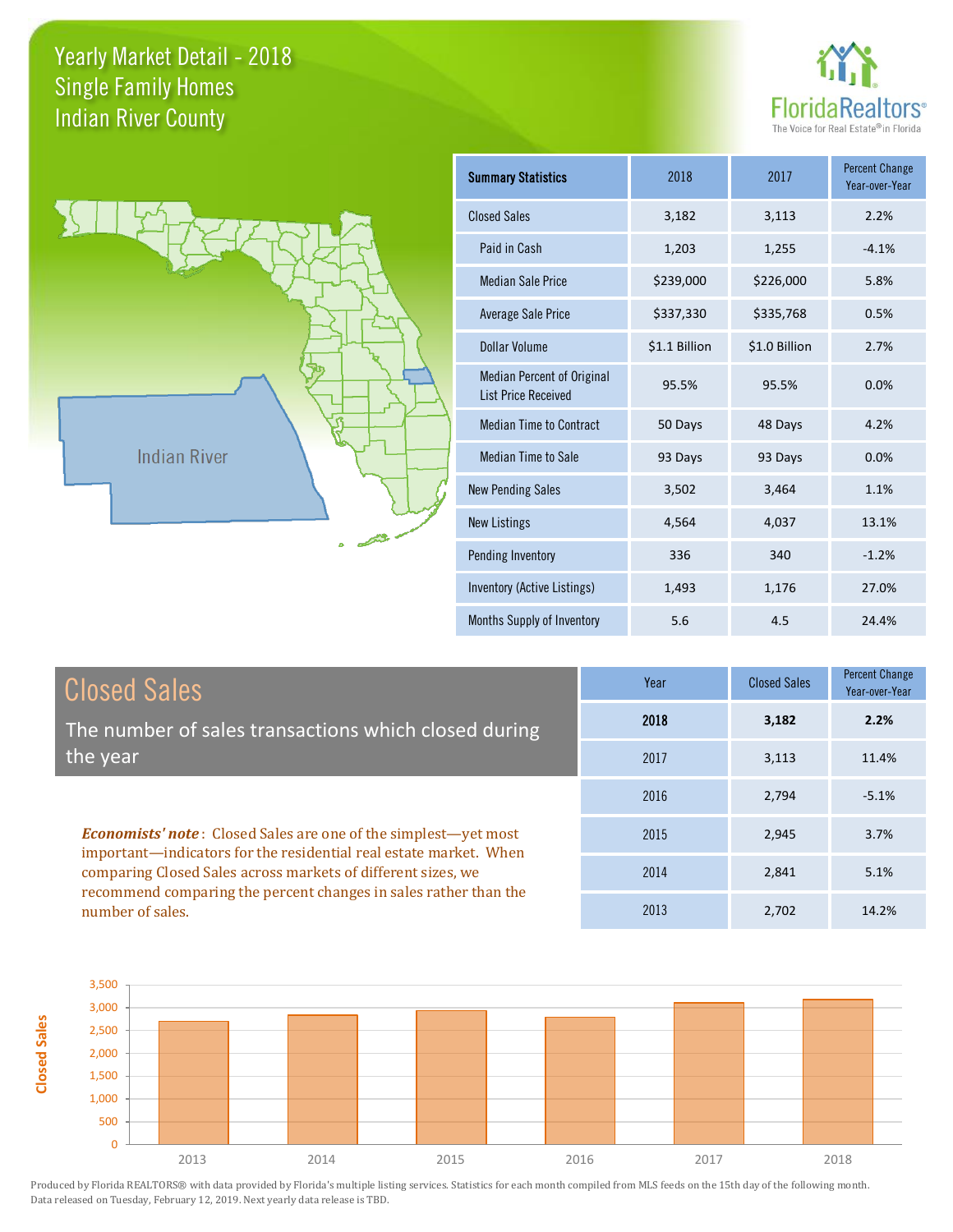

40.3% -6.5%

Percent Change Year-over-Year

Percent of Closed Sales Paid in Cash

2018 **37.8% -6.2%**

43.1% -11.9%

48.9% -8.1%

53.2% -6.0%

2016

2017

Year

2015

2014

2013

56.6% -0.7%

| Cash Sales                                                                                                                                            | Year | <b>Cash Sales</b> | <b>Percent Change</b><br>Year-over-Year |
|-------------------------------------------------------------------------------------------------------------------------------------------------------|------|-------------------|-----------------------------------------|
| The number of Closed Sales during the year in which                                                                                                   | 2018 | 1,203             | $-4.1%$                                 |
| buyers exclusively paid in cash                                                                                                                       | 2017 | 1,255             | 4.2%                                    |
|                                                                                                                                                       | 2016 | 1.204             | $-16.4%$                                |
| <b>Economists' note:</b> Cash Sales can be a useful indicator of the extent to<br>which investors are participating in the market. Why? Investors are | 2015 | 1,440             | $-4.6%$                                 |
| far more likely to have the funds to purchase a home available up front,<br>whereas the typical homebuyer requires a mortgage or some other           | 2014 | 1,510             | $-1.2%$                                 |

this statistic should be interpreted with care. 1,529 13.3% 2013 1,400 1,600 1,800



#### Cash Sales as a Percentage of Closed Sales The percentage of Closed Sales during the year which were Cash Sales

form of financing. There are, of course, many possible exceptions, so

*Economists' note* : This statistic is simply another way of viewing Cash Sales. The remaining percentages of Closed Sales (i.e. those not paid fully in cash) each year involved some sort of financing, such as mortgages, owner/seller financing, assumed loans, etc.

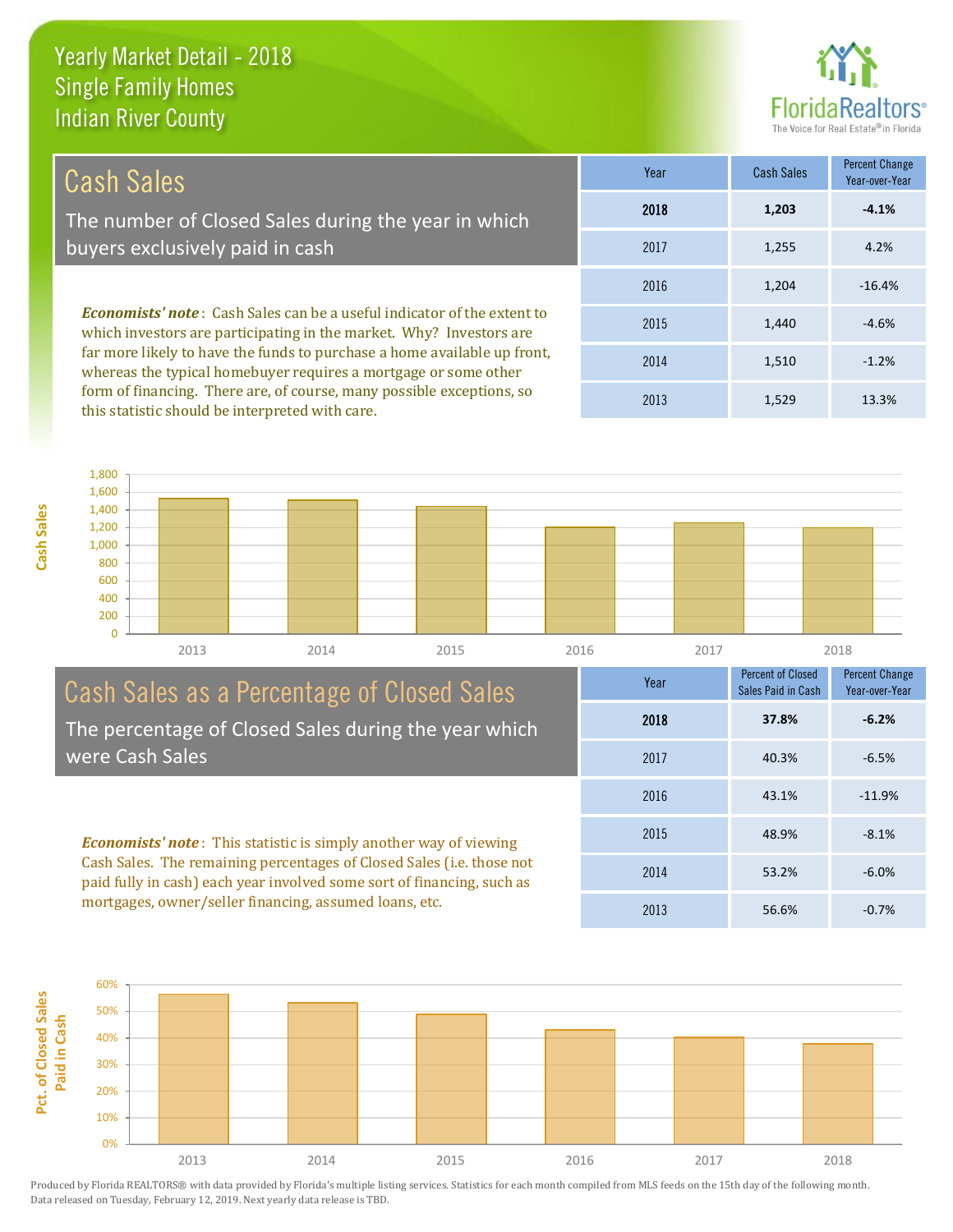

| <b>Median Sale Price</b>                                                                                                                                                                                                                                                                       | Year | <b>Median Sale Price</b> | <b>Percent Change</b><br>Year-over-Year |
|------------------------------------------------------------------------------------------------------------------------------------------------------------------------------------------------------------------------------------------------------------------------------------------------|------|--------------------------|-----------------------------------------|
| The median sale price reported for the year (i.e. 50% of                                                                                                                                                                                                                                       | 2018 | \$239,000                | 5.8%                                    |
| sales were above and 50% of sales were below)                                                                                                                                                                                                                                                  | 2017 | \$226,000                | 12.4%                                   |
| <b>Economists' note:</b> Median Sale Price is our preferred summary                                                                                                                                                                                                                            | 2016 | \$201,025                | 11.1%                                   |
| statistic for price activity because, unlike Average Sale Price, Median<br>Sale Price is not sensitive to high sale prices for small numbers of<br>homes that may not be characteristic of the market area. Keep in mind<br>that median price trends over time are not always solely caused by | 2015 | \$181,000                | 13.1%                                   |
|                                                                                                                                                                                                                                                                                                | 2014 | \$160,000                | 3.2%                                    |
| changes in the general value of local real estate. Median sale price only<br>$\alpha$ , and $\alpha$ and $\alpha$ and $\alpha$ and $\alpha$ and $\alpha$                                                                                                                                       | 2013 | \$155,000                | 14.8%                                   |



## Average Sale Price

The average sale price reported for the year (i.e. total sales in dollars divided by the number of sales)

reflects the values of the homes that *sold* each year, and the mix of the

types of homes that sell can change over time.

*Economists' note* : Usually, we prefer Median Sale Price over Average Sale Price as a summary statistic for home prices. However, Average Sale Price does have its uses—particularly when it is analyzed alongside the Median Sale Price. For one, the relative difference between the two statistics can provide some insight into the market for higher-end homes in an area.





**Median Sale Price**

**Median Sale Price**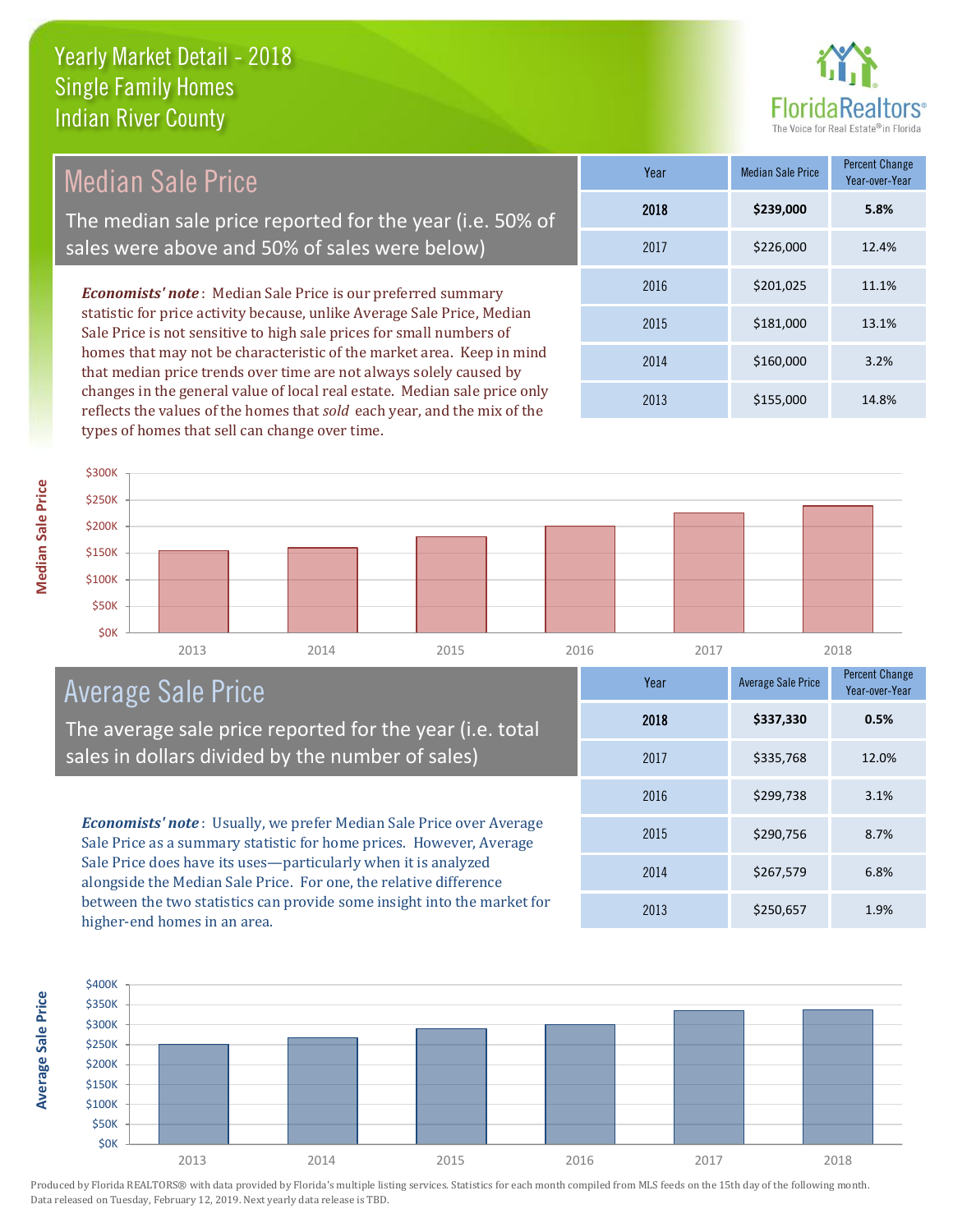

### Dollar Volume

The sum of the sale prices for all sales which closed during the year

*Economists' note* : Dollar Volume is simply the sum of all sale prices in a given time period, and can quickly be calculated by multiplying Closed Sales by Average Sale Price. It is a strong indicator of the health of the real estate industry in a market, and is of particular interest to real estate professionals, investors, analysts, and government agencies. Potential home sellers and home buyers, on the other hand, will likely be better served by paying attention to trends in the two components of Dollar Volume (i.e. sales and prices) individually.

| Year | Dollar Volume   | <b>Percent Change</b><br>Year-over-Year |
|------|-----------------|-----------------------------------------|
| 2018 | \$1.1 Billion   | 2.7%                                    |
| 2017 | \$1.0 Billion   | 24.8%                                   |
| 2016 | \$837.5 Million | $-2.2%$                                 |
| 2015 | \$856.3 Million | 12.6%                                   |
| 2014 | \$760.2 Million | 12.2%                                   |
| 2013 | \$677.3 Million | 16.4%                                   |

**Dollar Volume**



# Median Percent of Original List Price Received

The median of the sale price (as a percentage of the original list price) across all properties selling during the year

*Economists' note* : The Median Percent of Original List Price Received is useful as an indicator of market recovery, since it typically rises as buyers realize that the market may be moving away from them and they need to match the selling price (or better it) in order to get a contract on the house. This is usually the last measure to indicate a market has shifted from down to up, so it is what we would call a *lagging* indicator.

| Year | Med. Pct. of Orig. List<br><b>Price Received</b> | <b>Percent Change</b><br>Year-over-Year |
|------|--------------------------------------------------|-----------------------------------------|
| 2018 | 95.5%                                            | 0.0%                                    |
| 2017 | 95.5%                                            | 0.4%                                    |
| 2016 | 95.1%                                            | 1.0%                                    |
| 2015 | 94.2%                                            | 0.7%                                    |
| 2014 | 93.5%                                            | $-0.3%$                                 |
| 2013 | 93.8%                                            | 2.5%                                    |

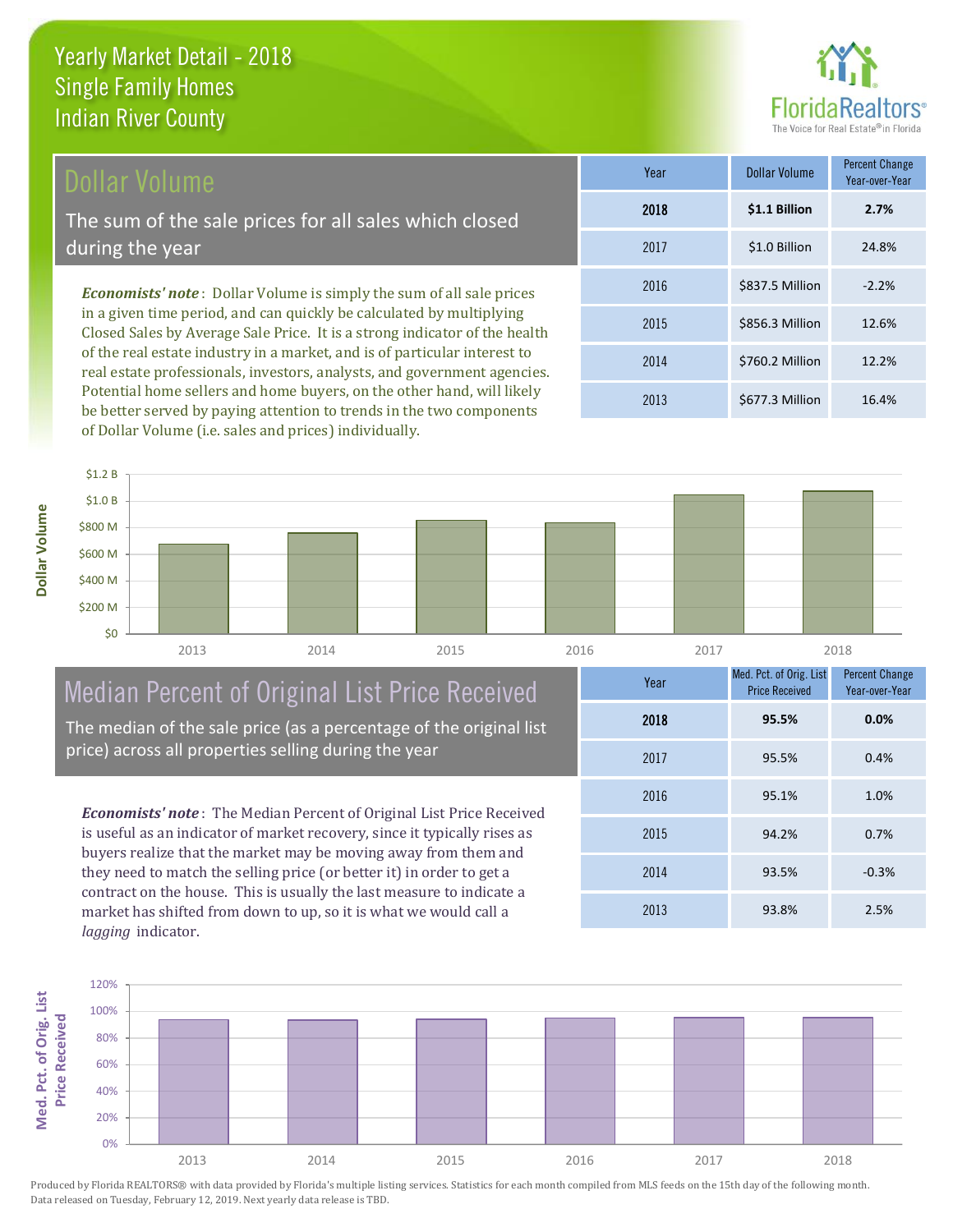

## Median Time to Contract

The median number of days between the listing date and contract date for all Closed Sales during the year

*Economists' note* : Like Time to Sale, Time to Contract is a measure of the length of the home selling process calculated for sales which closed during the year. The difference is that Time to Contract measures the number of days between the initial listing of a property and the signing of the contract which eventually led to the closing of the sale. When the gap between Median Time to Contract and Median Time to Sale grows, it is usually a sign of longer closing times and/or declining numbers of cash sales.

| Year | <b>Median Time to</b><br>Contract | <b>Percent Change</b><br>Year-over-Year |
|------|-----------------------------------|-----------------------------------------|
| 2018 | 50 Days                           | 4.2%                                    |
| 2017 | 48 Days                           | 2.1%                                    |
| 2016 | 47 Days                           | $-25.4%$                                |
| 2015 | 63 Days                           | $-36.4%$                                |
| 2014 | 99 Days                           | $-7.5%$                                 |
| 2013 | 107 Days                          | $-11.6%$                                |

**Median Time to Median Time to Contract**

**Median Time to Sale**

**Median Time to Sale** 



## Median Time to Sale

The median number of days between the listing date and closing date for all Closed Sales during the year

*Economists' note* : Time to Sale is a measure of the length of the home selling process, calculated as the number of days between the initial listing of a property and the closing of the sale. *Median* Time to Sale is the amount of time the "middle" property selling this month was on the market. That is, 50% of homes selling this month took *less* time to sell, and 50% of homes took *more* time to sell. Median Time to Sale gives a more accurate picture than Average Time to Sale, which can be skewed upward by small numbers of properties taking an abnormally long time to sell.

| Year | <b>Median Time to Sale</b> | <b>Percent Change</b><br>Year-over-Year |
|------|----------------------------|-----------------------------------------|
| 2018 | 93 Days                    | 0.0%                                    |
| 2017 | 93 Days                    | $-1.1%$                                 |
| 2016 | 94 Days                    | $-13.0%$                                |
| 2015 | 108 Days                   | $-3.6%$                                 |
| 2014 | 112 Days                   | $-5.9%$                                 |
| 2013 | 119 Days                   | $-11.2%$                                |

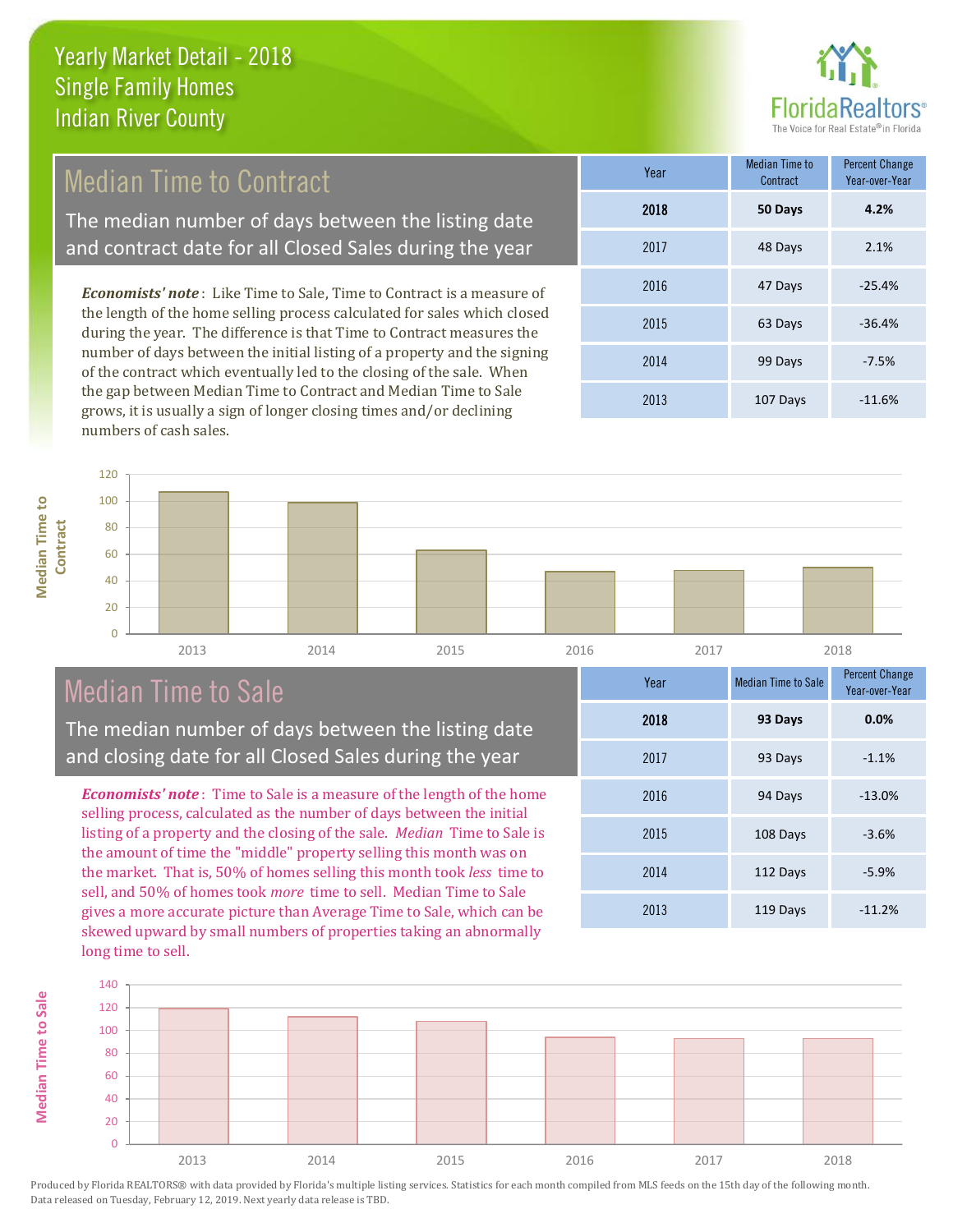

2013 3,482 10.3%

2014 3,631 4.3%

2015 3,526 -2.9%

2016 3,842 9.0%

2017 4,037 5.1%

2018 **4,564**

**Year** New Listings Percent Change

2013 4,400 58.8%

**13.1%**

Year-over-Year

| <b>New Pending Sales</b>                                                                                                                         | Year | New Pending Sales | Percent Change<br>Year-over-Year |
|--------------------------------------------------------------------------------------------------------------------------------------------------|------|-------------------|----------------------------------|
| The number of listed properties that went under                                                                                                  | 2018 | 3,502             | 1.1%                             |
| contract during the year                                                                                                                         | 2017 | 3.464             | 10.3%                            |
| <b>Economists' note</b> : Because of the typical length of time it takes for a                                                                   | 2016 | 3,140             | $-19.8%$                         |
| sale to close, economists consider Pending Sales to be a decent<br>indicator of potential future Closed Sales. It is important to bear in        | 2015 | 3,913             | $-14.1%$                         |
| mind, however, that not all Pending Sales will be closed successfully.<br>Cartha effectiveness of Dougling Color as a future indicator of Closed | 2014 | 4.556             | 3.5%                             |

So, the effectiveness of Pending Sales as a future indicator of Closed Sales is susceptible to changes in market conditions such as the availability of financing for homebuyers and the inventory of distressed properties for sale.

0 1,000 2,000 3,000 4,000 5,000

2013 2014 2015 2016 2017 2018

# New Listings

The number of properties put onto the market during the year

*Economists' note* : New Listings tend to rise in delayed response to increasing prices, so they are often seen as a lagging indicator of market health. As prices rise, potential sellers raise their estimations of value—and in the most recent cycle, rising prices have freed up many potential sellers who were previously underwater on their mortgages. Note that in our calculations, we take care to not include properties that were recently taken off the market and quickly relisted, since these are not really *new* listings.



Produced by Florida REALTORS® with data provided by Florida's multiple listing services. Statistics for each month compiled from MLS feeds on the 15th day of the following month. Data released on Tuesday, February 12, 2019. Next yearly data release is TBD.

**New Listings**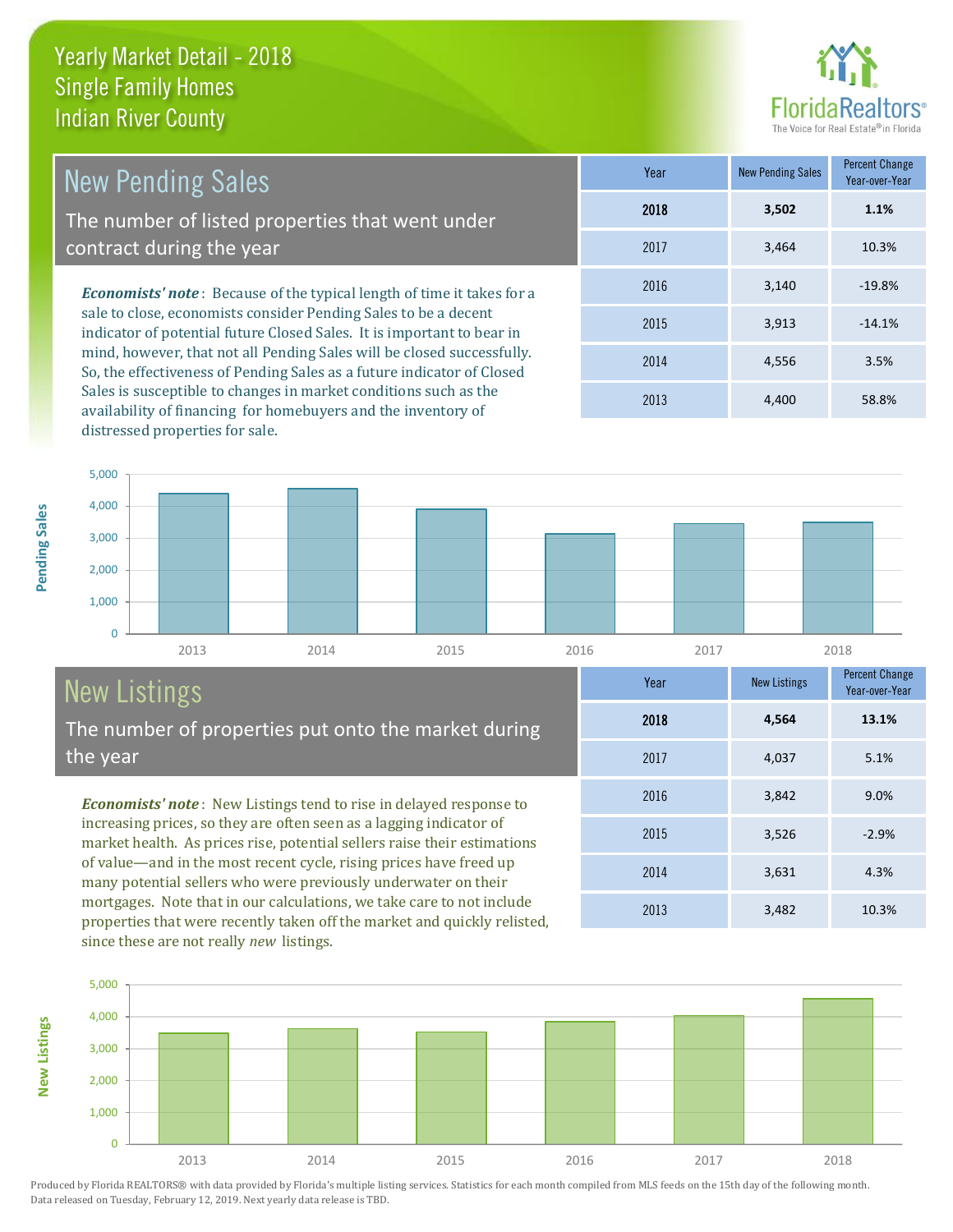

*Economists' note* : There are a number of ways to define and calculate Inventory. Our method is to simply count the number of active listings Inventory (Active Listings) The number of property listings active at the end of the year

on the last day of the year, since it is the most current. Inventory rises when New Listings are outpacing the number of listings that go offmarket (regardless of whether they actually sell). Likewise, it falls when New Listings aren't keeping up with the rate at which homes are going off-market.

| Year | Inventory | <b>Percent Change</b><br>Year-over-Year |
|------|-----------|-----------------------------------------|
| 2018 | 1,493     | 27.0%                                   |
| 2017 | 1,176     | $-3.7%$                                 |
| 2016 | 1,221     | 3.8%                                    |
| 2015 | 1,176     | $-16.5%$                                |
| 2014 | 1,408     | $-6.7%$                                 |
| 2013 | 1,509     | 5.3%                                    |



#### Months Supply of Inventory (Year-End) An estimate of the number of months it will take to deplete the current Inventory given recent sales rates

*Economists' note* : MSI is a useful indicator of market conditions. The benchmark for a balanced market (favoring neither buyer nor seller) is 5.5 months of inventory. Anything higher is traditionally a buyers' market, and anything lower is a sellers' market. There is no single accepted way of calculating MSI. A common method is to divide current Inventory by the most recent month's Closed Sales count, but this count is a usually poor predictor of future Closed Sales due to seasonal cycles. To eliminate seasonal effects, we use the 12-month average of monthly Closed Sales instead.

| Year | <b>Months Supply</b> | Percent Change<br>Year-over-Year |
|------|----------------------|----------------------------------|
| 2018 | 5.6                  | 24.4%                            |
| 2017 | 4.5                  | $-13.5%$                         |
| 2016 | 5.2                  | 8.3%                             |
| 2015 | 4.8                  | $-18.6%$                         |
| 2014 | 5.9                  | $-11.9%$                         |
| 2013 | 6.7                  | $-8.2%$                          |

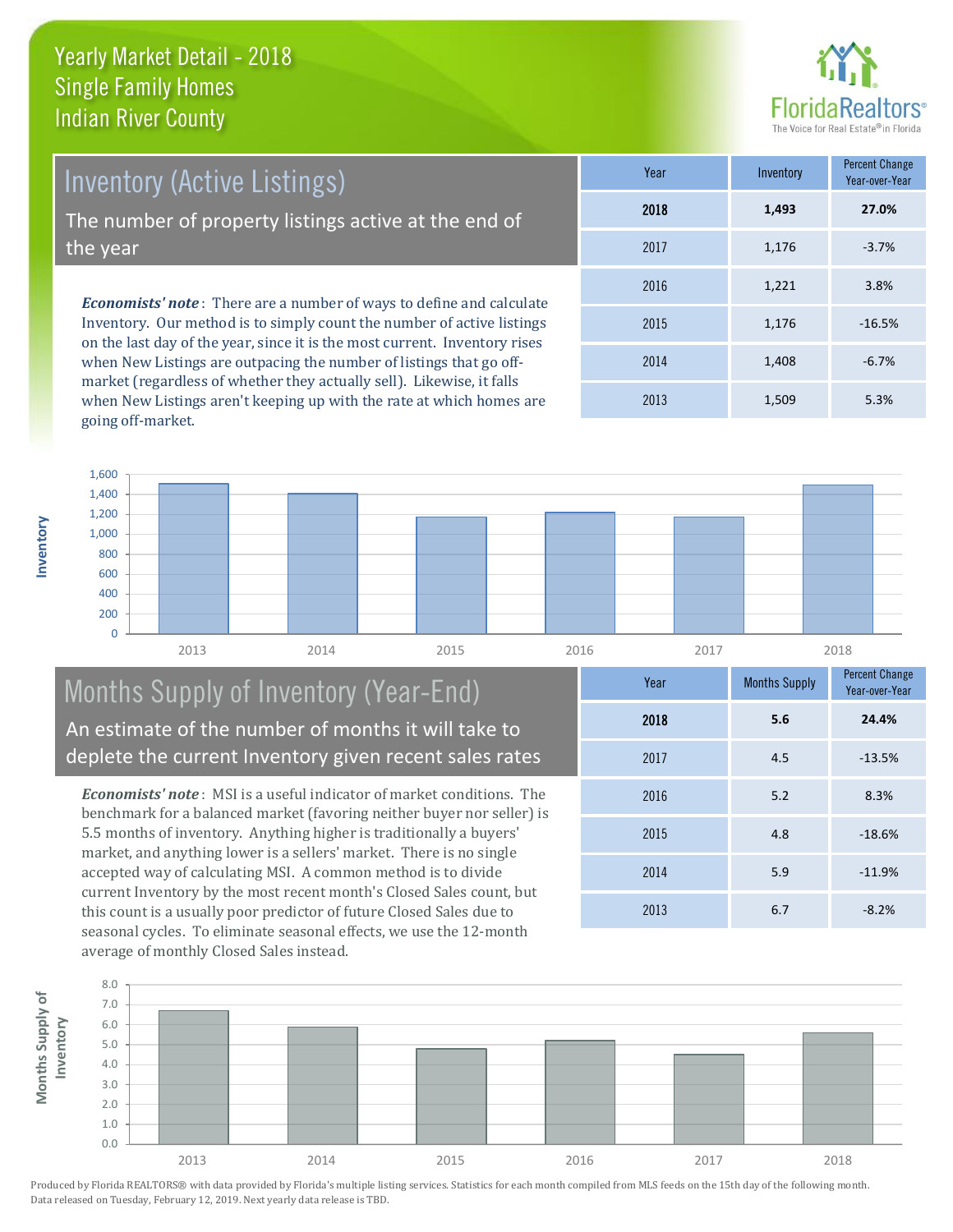

Year-over-Year

#### \$100,000 - \$149,999 335 -14.1% Sale Price Closed Sales Percent Change Less than \$50,000 9 -52.6% \$50,000 - \$99,999 76 -51.9% \$150,000 - \$199,999 649 1.2% \$200,000 - \$249,999 647 9.1% Closed Sales by Sale Price The number of sales transactions which closed during the year

*Economists' note* : Closed Sales are one of the simplest—yet most important—indicators for the residential real estate market. When comparing Closed Sales across markets of different sizes, we recommend comparing the percent changes in sales rather than the number of sales.



#### Median Time to Contract by Sale Price The median number of days between the listing date and contract date for all Closed Sales during the year

*Economists' note* : Like Time to Sale, Time to Contract is a measure of the length of the home selling process calculated for sales which closed during the year. The difference is that Time to Contract measures the number of days between the initial listing of a property and the signing of the contract which eventually led to the closing of the sale. When the gap between Median Time to Contract and Median Time to Sale grows, it is usually a sign of longer closing times and/or declining numbers of cash sales.

| <b>Sale Price</b>     | <b>Median Time to</b><br>Contract | <b>Percent Change</b><br>Year-over-Year |
|-----------------------|-----------------------------------|-----------------------------------------|
| Less than \$50,000    | 33 Days                           | $-5.7%$                                 |
| \$50,000 - \$99,999   | 31 Days                           | $-16.2%$                                |
| $$100,000 - $149,999$ | 32 Days                           | 33.3%                                   |
| $$150,000 - $199,999$ | 31 Days                           | 14.8%                                   |
| $$200,000 - $249,999$ | 53 Days                           | 17.8%                                   |
| $$250,000 - $299,999$ | 56 Days                           | 9.8%                                    |
| \$300,000 - \$399,999 | 57 Days                           | $-32.1%$                                |
| \$400,000 - \$599,999 | 92 Days                           | $-19.3%$                                |
| \$600,000 - \$999,999 | 119 Days                          | $-16.8%$                                |
| \$1,000,000 or more   | 201 Days                          | 5.8%                                    |

\$400,000 - \$599,999 279 7.7%

\$250,000 - \$299,999 495 23.4% \$300,000 - \$399,999 401 12.0%

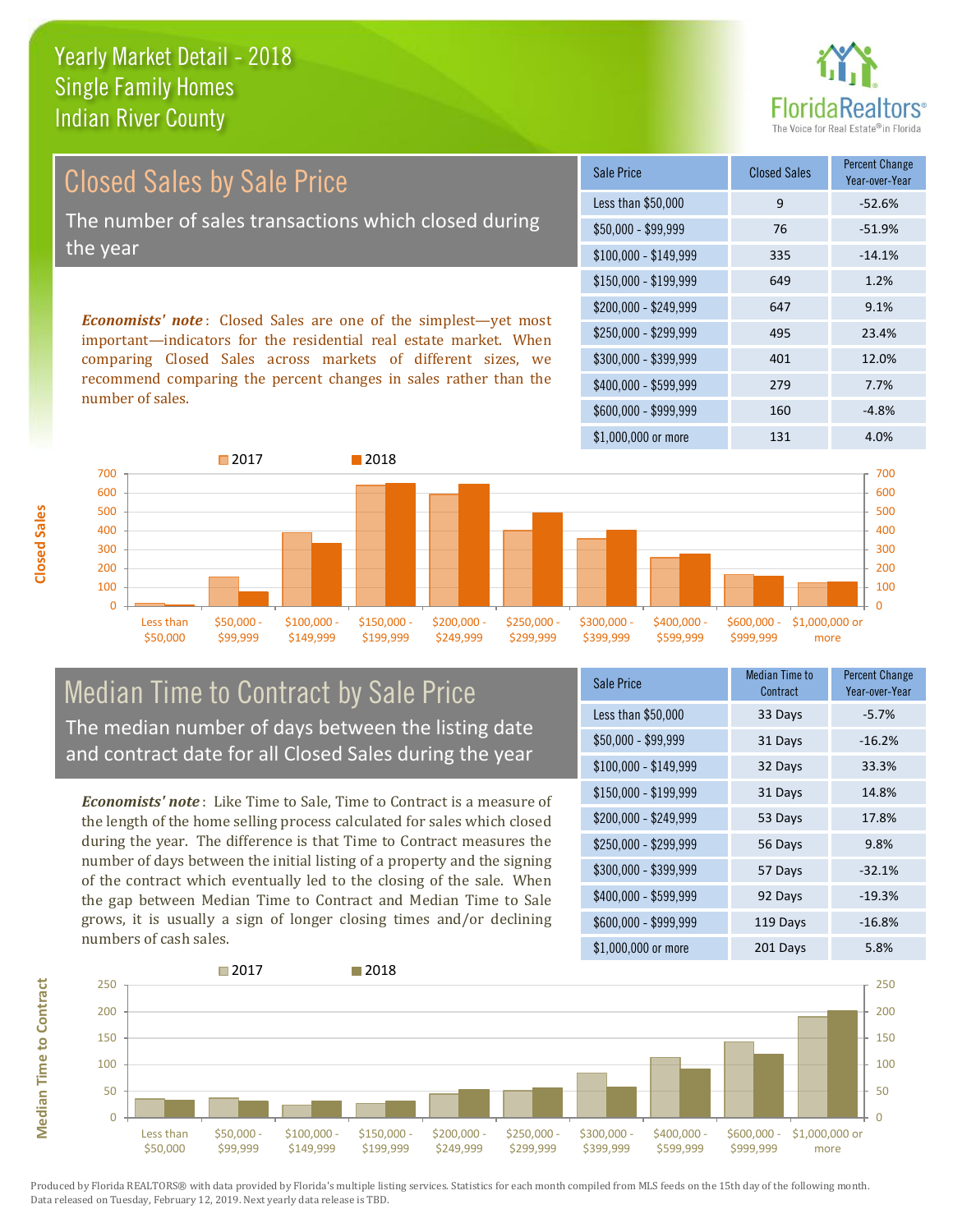

# New Listings by Initial Listing Price

The number of properties put onto the market during the year

*Economists' note:* New Listings tend to rise in delayed response to increasing prices, so they are often seen as a lagging indicator of market health. As prices rise, potential sellers raise their estimations of value—and in the most recent cycle, rising prices have freed up many potential sellers who were previously underwater on their mortgages. Note that in our calculations, we take care to not include properties that were recently taken off the market and quickly relisted, since these are not really *new* listings.

| <b>Initial Listing Price</b> | New Listings | <b>Percent Change</b><br>Year-over-Year |
|------------------------------|--------------|-----------------------------------------|
| Less than \$50,000           | 8            | $-63.6%$                                |
| $$50,000 - $99,999$          | 68           | $-42.9%$                                |
| $$100,000 - $149,999$        | 361          | $-16.2%$                                |
| $$150,000 - $199,999$        | 799          | 8.1%                                    |
| \$200,000 - \$249,999        | 852          | 9.7%                                    |
| \$250,000 - \$299,999        | 708          | 27.6%                                   |
| \$300,000 - \$399,999        | 691          | 41.6%                                   |
| \$400,000 - \$599,999        | 502          | 35.7%                                   |
| \$600,000 - \$999,999        | 314          | 0.6%                                    |
| \$1,000,000 or more          | 261          | 16.5%                                   |



#### Inventory by Current Listing Price The number of property listings active at the end of the year

*Economists' note* : There are a number of ways to define and calculate Inventory. Our method is to simply count the number of active listings on the last day of the year, since it is the most current. Inventory rises when New Listings are outpacing the number of listings that go offmarket (regardless of whether they actually sell). Likewise, it falls when New Listings aren't keeping up with the rate at which homes are going off-market.

| <b>Current Listing Price</b> | Inventory    | Percent Change<br>Year-over-Year |
|------------------------------|--------------|----------------------------------|
| Less than \$50,000           | $\mathbf{1}$ | $-50.0%$                         |
| $$50,000 - $99,999$          | 3            | $-80.0%$                         |
| $$100,000 - $149,999$        | 47           | $-11.3%$                         |
| $$150,000 - $199,999$        | 161          | 73.1%                            |
| \$200,000 - \$249,999        | 218          | 30.5%                            |
| \$250,000 - \$299,999        | 169          | 18.2%                            |
| \$300,000 - \$399,999        | 226          | 58.0%                            |
| \$400,000 - \$599,999        | 251          | 51.2%                            |
| \$600,000 - \$999,999        | 188          | 4.4%                             |
| \$1,000,000 or more          | 229          | 7.0%                             |



Produced by Florida REALTORS® with data provided by Florida's multiple listing services. Statistics for each month compiled from MLS feeds on the 15th day of the following month. Data released on Tuesday, February 12, 2019. Next yearly data release is TBD.

**Inventory**